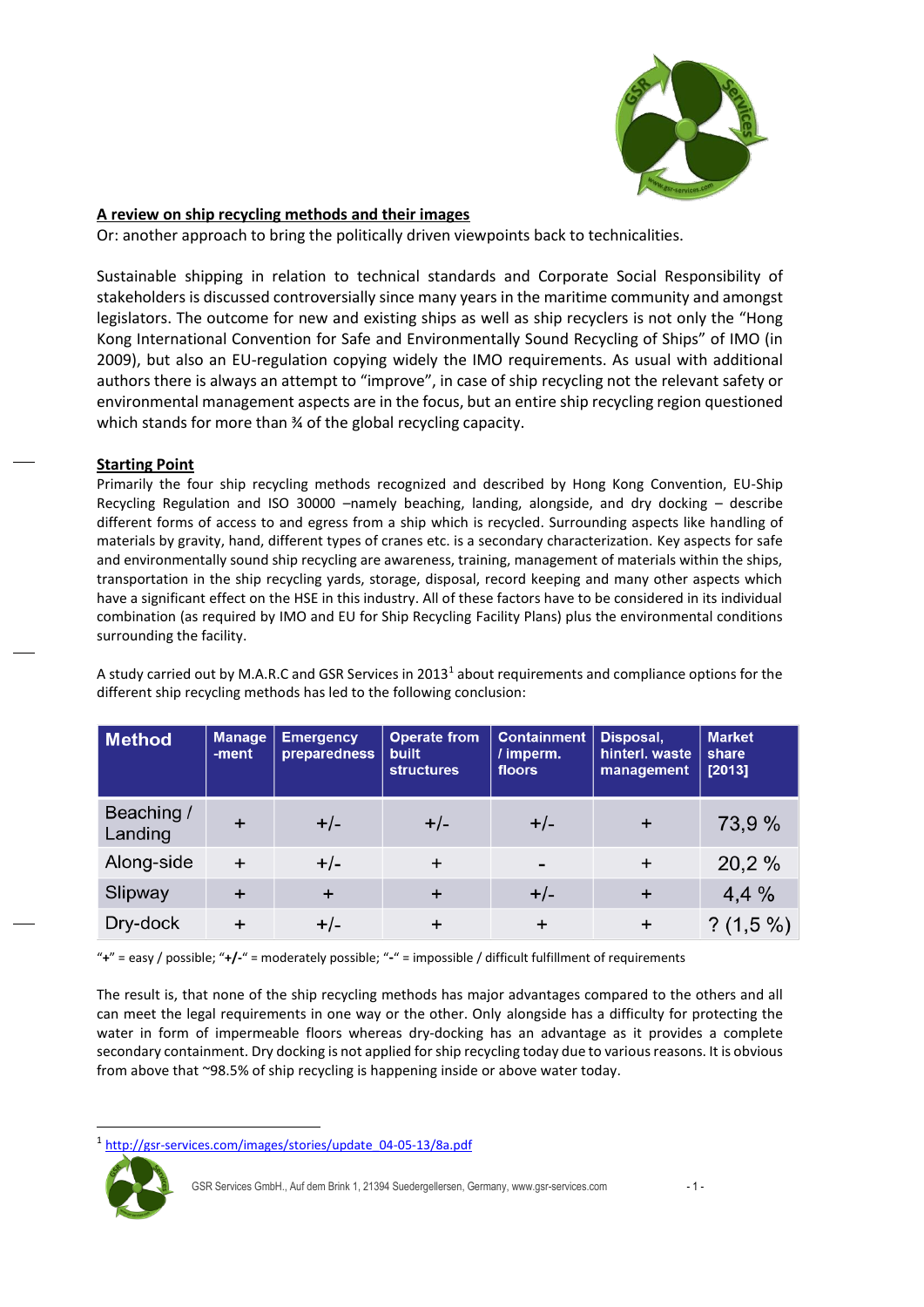No general statement about method applied and HSE-level achieved is appropriate. Statements about achieved quality can only be done for individual ship recycling facilities and their management, but not based on countries or the method applied as a stand-alone criteria. Due to ongoing discussions on "beaching", which has by far the biggest market share and capacity, it is crucial for acceptability and enforcement of legislation, some considerations are highlighted.

### **Comparison of Landing and Beaching**

There are hardly any obvious differences between the so called landing and beaching method. Both have nearly identical possibilities for providing the strongly demanded and required impermeable floors and drainage systems plus "management of inter-tidal zones".

What is well visible is the handling of blocks which are cut out of the hull. In Turkey these blocks are smaller and handled by mobile cranes. In India bigger blocks are cut and fall either into the sand or inside the ship and are then pulled ashore by winches<sup>2</sup>. In case of the ship recycling facilities I'm working with in India and Pakistan, no "dirty blocks" containing oil or other polluting materials, are allowed to get in direct contact with sand or water. These blocks have to be fully cleaned prior to falling or go inside the ship, the sandy gap between ship and impermeable floor is then to be covered, and it has to be brought directly -in case of Indiato the concreted "oily block & equipment handling area". This area has of course a proper drainage system.

However, when debating about similarities or differences as well as general acceptability of landing and beaching method, most often highlighted is protection of inter-tidal zones in combination with the tidal range. Today we´re dealing with sub-categories differentiating between "tidal" and "non-tidal" beaching, or landing, or whatever, let´s better say ship recycling. It is still not clear which tidal range can be considered "non-tidal" or if ship recycling facilities operating with alongside method at a pier located in rivers can be excluded from providing similar evidence for their management of the surrounding waters or "inter-tidal zones". That seems to be a matter of the individual intentions or existing image of the ship recycling methods.

Back to beaching and landing. What can be recognized is that other conditions like the profiles of the beaching or landing areas are seldomly considered. In combination with the "tidal range" these natural conditions have a huge impact on the risks and required preventive measures. The following provides some thoughts.

Starting point are the very ship recycling countries Turkey and India which have different public images as well as combination of tidal ranges. In Turkey the landing method is applied and the tidal range is approx. 20cm. On the other side India has a tidal range of more than 10 meters and applies the beaching method. Additionally the profiles of the beaches in India and Turkey are quite different. In India we most often see a gentle slope and the ships´ hull is mostly lying on the semi-hard sand. Sometimes in the forward section the hull is not fully supported, due to cutting the hulls´ sides it starts weakening and bending (see 2 photos below). I have never seen that the hulls´ bottom was punctured or the sides were damaged other than showing some wrinkles.

 $<sup>2</sup>$  This practice is criticized as well, as paint chips (I would call them particles due to their size) are released into the</sup> environment and they might contain organotin compounds (better known as anti-fouling) and heavy metals. That´s correct, even though organotin is hardly found anymore, thanks to IMO and AFS-Convention. What is the situation in ports or shipyards worldwide? How much paint is re-applied on ships during dry-docking and what is remaining after 2 years of travelling? Is it only a problem applying to ship recycling? Probably not as soil samples from port and shipyard areas have shown significant levels. In contrast samples form shorelines at ship recycling facilities in India have not shown high concentrations of heavy metals or organotin. An issue to be closer investigated.



 $\overline{a}$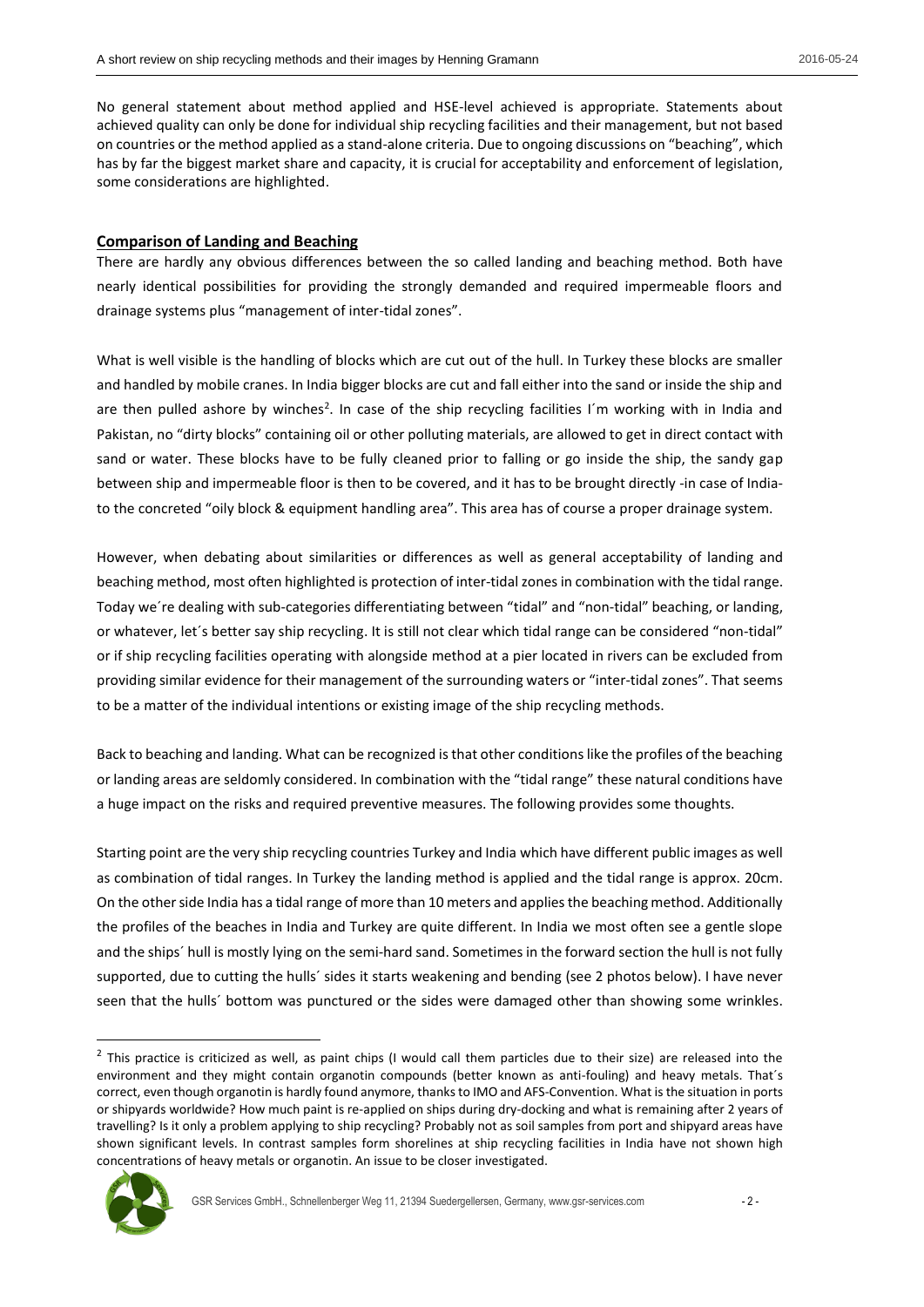Safe positioning of ships in the huge tidal range in India is maintained by ballasting / de-ballasting of the ship for ensuring that it is not moving until the recyclers want to pull them further up with winches during high tide, preferably spring tide.



**Unsupported part of hull "wrinkles on hull side"**

In Turkey there is a solid step just a few meters from the shoreline and the bending moments in the hull are the opposite of those in India. In Turkey ships are also pulled further onshore by winches, but ballasting is not done as in India as only a small part of the hull is in contact with sand/gravel. The forward section is on the hard standing beach or, in case the ship is further onshore, nearly aloft and the aft remains afloat during most of recycling process. A movement of the vessel during recycling in Turkey can hardly be avoided and the ship has a "turning and resting point" on the ground. This should be looked at in more detail as it raises some concerns.



From the side it looks like the following (schematic):



This drawing and related calculations are based on the assumption, that the forward section is resting entirely on the shoreside slope, which is idealistic. The bending as shown in the following drawing (scale factor 300) is based on calculating the "ideal case" and can be understood as minimum approach:

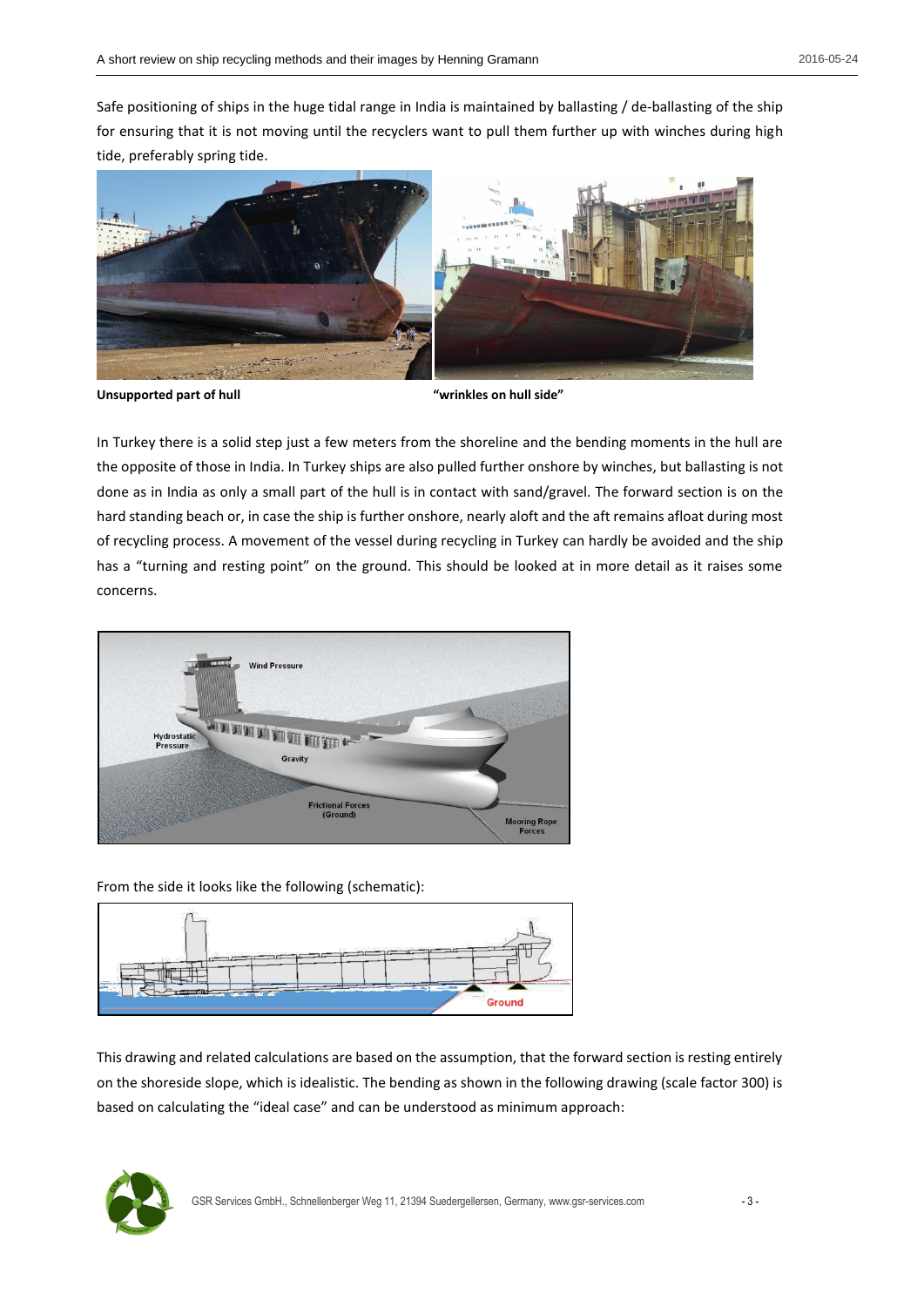

Not considered in the calculation is neither the grinding of the hull on the gravel beach due to the movements of the aft section nor the stress on the ships´ hull when the onshore part of the ship is not fully supported because it´s aloft.

The following photo shows an unsupported forward section of a ship recycled with the landing method and gives an idea, that bending moments are much higher than those calculated:



Source: https://www.hapag-lloyd.com/de/press\_and\_media/insight\_page\_42540.html

Also the thesis<sup>3</sup> provides an example for a cruise vessels where far more critical impact levels have been identified.

# **Conclusion**

I´ve not heard about a ship which broke apart during recycling with the landing or beaching method. If this has ever happened, would we have been informed? I don´t know, but in 2013 I heard about a terrible capsizing at a ship recycling yard applying alongside method …. Does this help? I don´t think so, let´s better focus on individual approaches and how ship recyclers comply with legal regimes, corporate social responsibility standards and consider their surrounding conditions including their own organization for establishing a good HSE-standard. Meeting requirements is what counts and there is much more than just the visible method of

 $\overline{a}$ <sup>3</sup> All drawings taken from the Master Thesis: "INVESTIGATION OF POSSIBLE HAZARDS DURING SHIP RECYCLING THROUGH NUMERICAL CALCULATION OF SHIP STRENGTH AND BASED ON FEM", YILDIZ TECHNICAL UNIVERSITY, Naval Architecture and Marine Engineering, prepared by Doğuhan Hazar CENGİZ in May 2010